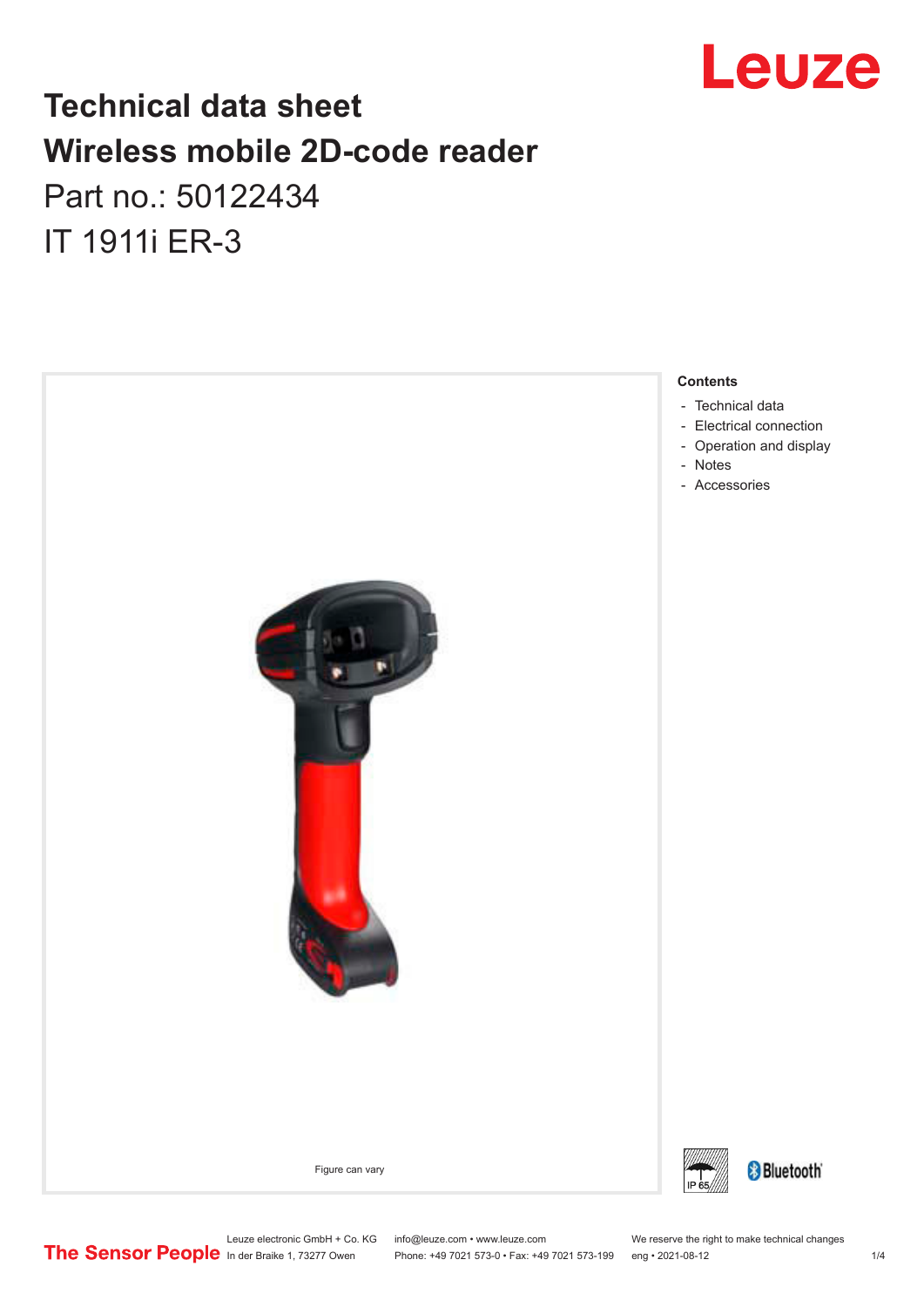### <span id="page-1-0"></span>**Technical data**

# Leuze

| <b>Basic data</b>             |                                    | <b>RS 232</b>                             |                         |
|-------------------------------|------------------------------------|-------------------------------------------|-------------------------|
| <b>Series</b>                 | IT19xx                             | <b>Function</b>                           | Process                 |
| <b>Read data</b>              |                                    | <b>USB</b>                                |                         |
|                               |                                    | <b>Function</b>                           | Process                 |
| Code types, readable          | 2/5 Interleaved                    |                                           |                         |
|                               | Aztec                              | <b>Connection</b>                         |                         |
|                               | Codabar                            | <b>Bluetooth range</b>                    | Class 1                 |
|                               | Code 128                           | <b>Bluetooth version</b>                  | 2.1                     |
|                               | Code 39                            |                                           |                         |
|                               | Code 93                            | <b>Connection 1</b>                       |                         |
|                               | <b>Composite Codes</b>             | Type of connection                        | <b>Bluetooth</b>        |
|                               | Data Matrix Code                   |                                           |                         |
|                               | <b>EAN 128</b>                     | <b>Mechanical data</b>                    |                         |
|                               | <b>EAN 8/13</b>                    | Dimension (W x H x L)                     | 75 mm x 133 mm x 195 mm |
|                               | <b>EAN Addendum</b>                | <b>Housing material</b>                   | <b>Plastic</b>          |
|                               | GS1 Databar                        | <b>Plastic housing</b>                    | <b>UL 94-V0</b>         |
|                               | GS1 Databar Expanded               | Net weight                                | 380 g                   |
|                               | <b>GS1 Databar Limited</b>         |                                           |                         |
|                               | <b>GS1 Databar Omnidirectional</b> | <b>Environmental data</b>                 |                         |
|                               | <b>GS1 Databar Stacked</b>         | Ambient temperature, operation            | $-2050 °C$              |
|                               | GS1 Databar Truncated              | Ambient temperature, storage              | $-4070 °C$              |
|                               | Maxicode                           | <b>Relative humidity (non-condensing)</b> | 095%                    |
|                               | Micro PDF                          | Drop height                               | 2 <sub>m</sub>          |
|                               | Micro QR                           | <b>Measurements relative to</b>           | Concrete floor          |
|                               | Others on request                  |                                           |                         |
|                               | <b>PDF417</b>                      | <b>Certifications</b>                     |                         |
|                               | QR code                            |                                           |                         |
|                               | <b>UPC</b>                         | Degree of protection                      | IP 65                   |
| <b>Optical data</b>           |                                    | <b>Classification</b>                     |                         |
| <b>Reading distance</b>       | 25  596 mm                         | <b>Customs tariff number</b>              | 84719000                |
| Camera resolution, horizontal | 838 px                             | eCl@ss 5.1.4                              | 27280103                |
| Camera resolution, vertical   | 640 px                             | eCl@ss 8.0                                | 27280103                |
|                               |                                    | eCl@ss 9.0                                | 27280103                |
| <b>Electrical data</b>        |                                    | eCl@ss 10.0                               | 27280103                |
|                               |                                    | eCl@ss 11.0                               | 27280103                |
| Performance data              |                                    | <b>ETIM 5.0</b>                           | EC002550                |
| Supply voltage U <sub>R</sub> | 3.7 V, DC                          | <b>ETIM 6.0</b>                           | EC002999                |
| Power consumption, max.       | 1.8 W                              | <b>ETIM 7.0</b>                           | EC002999                |
| <b>Battery technology</b>     | $l$ ilon                           |                                           |                         |

| Performance data                |                   |
|---------------------------------|-------------------|
| Supply voltage U <sub>p</sub>   | 3.7 V. DC         |
| Power consumption, max.         | 1.8 W             |
| <b>Battery technology</b>       | Lilon             |
| <b>Battery storage capacity</b> | $2.4$ A $\cdot$ h |

#### **Interface**

**Type** PS/2, RS 232, USB

#### **Electrical connection**

#### **Connection 1**

**Type of connection** Bluetooth

**Function** Configuration interface Data interface

## **Operation and display**

| <b>LED</b> | $\boldsymbol{\mathsf{Display}}$ | <b>Meaning</b>     |
|------------|---------------------------------|--------------------|
|            | Red, continuous light           | Low battery level  |
|            | Green, 1x flashing              | Reading successful |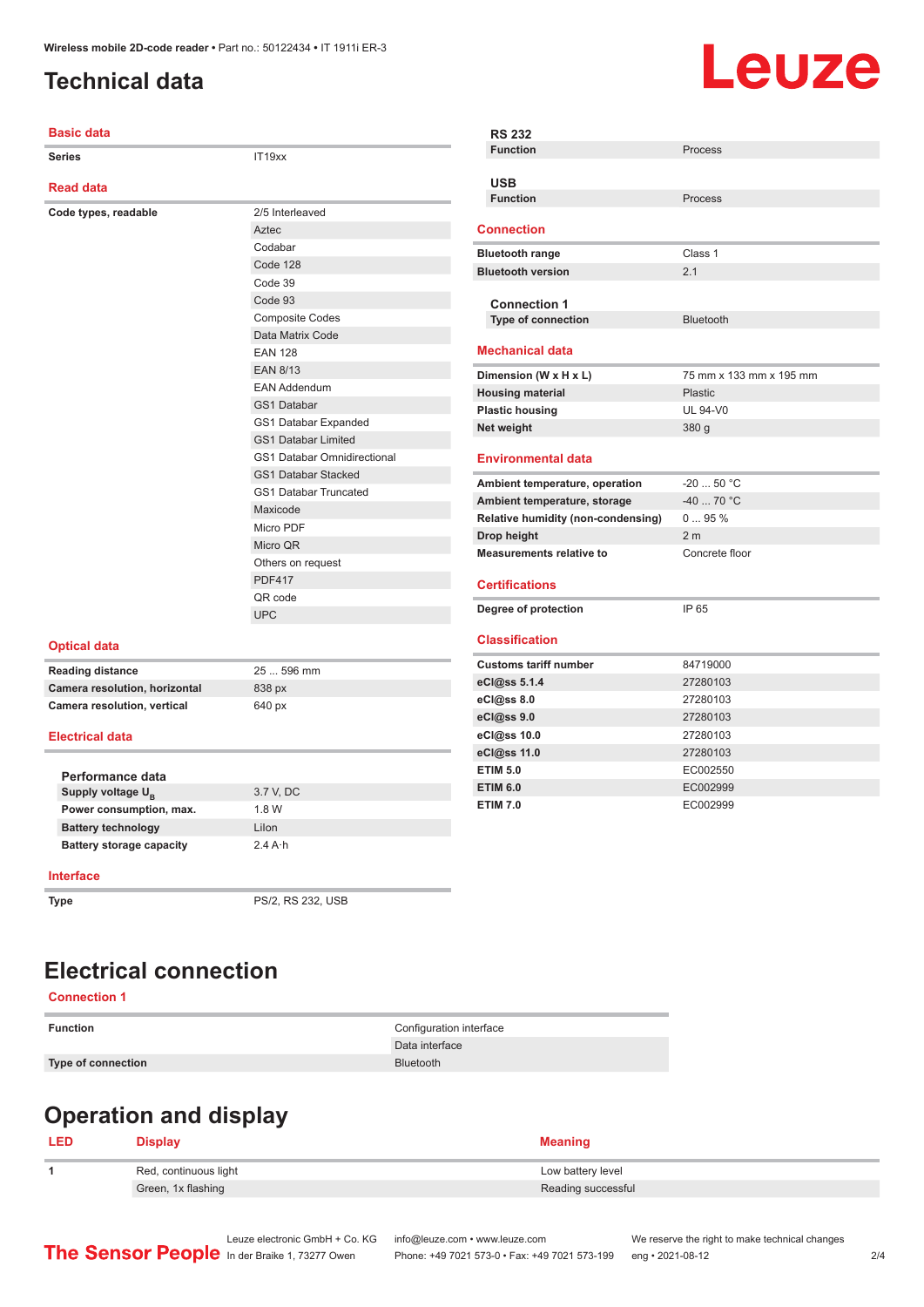#### <span id="page-2-0"></span>**Operation and display**

| <b>LED</b> | Disnlav       | <b>Meaning</b>      |
|------------|---------------|---------------------|
| -1         | Red, flashing | Communication error |

#### **Notes**

|  |  | Observe intended use!                                                                 |
|--|--|---------------------------------------------------------------------------------------|
|  |  | $\%$ This product is not a safety sensor and is not intended as personnel protection. |
|  |  | ↓ The product may only be put into operation by competent persons.                    |
|  |  | $\dot{\phi}$ Only use the product in accordance with its intended use.                |

|  |  | WARNING! LASER RADIATION - CLASS 2 LASER PRODUCT |  |  |
|--|--|--------------------------------------------------|--|--|
|--|--|--------------------------------------------------|--|--|

#### **Do not stare into beam!**

**The device satisfies the requirements of IEC 60825-1:2007 (EN 60825-1:2007) safety regulations for a product of laser class 2 as well as the U.S. 21 CFR 1040.10 regulations with deviations corresponding to "Laser Notice No. 50" from June 24, 2007.**

ª Never look directly into the laser beam or in the direction of reflected laser beams! If you look into the beam path over a longer time period, there is a risk of injury to the retina.

- $\%$  Do not point the laser beam of the device at persons!
- $\%$  Interrupt the laser beam using a non-transparent, non-reflective object if the laser beam is accidentally directed towards a person.
	- ª When mounting and aligning the device, avoid reflections of the laser beam off reflective surfaces!
- ª CAUTION! Use of controls or adjustments or performance of procedures other than specified herein may result in hazardous light exposure.
- $\&$  Observe the applicable statutory and local laser protection regulations.
- $\%$  The device must not be tampered with and must not be changed in any way. There are no user-serviceable parts inside the device. Repairs must only be performed by Leuze electronic GmbH + Co. KG.

| <b>NOTE</b>                                                                                                                                                                                                                                                         |
|---------------------------------------------------------------------------------------------------------------------------------------------------------------------------------------------------------------------------------------------------------------------|
| Affix laser information and warning signs!<br>Laser information and warning signs are affixed to the device. In addition, self-adhesive laser information and warning signs (stick-on labels) are<br>supplied in several languages.                                 |
| the laser information sheet to the device in the language appropriate for the place of use. When using the device in the US, use the stick-on label<br>with the "Complies with 21 CFR 1040.10" note.                                                                |
| $\frac{1}{2}$ Affix the laser information and warning signs near the device if no signs are attached to the device (e.g. because the device is too small) or if the attached<br>laser information and warning signs are concealed due to the installation position. |
|                                                                                                                                                                                                                                                                     |

Affix the laser information and warning signs so that they are legible without exposing the reader to the laser radiation of the device or other optical radiation.

#### **Accessories**

### Connection technology - Connection unit

|    | Part no. | <b>Designation</b>          | <b>Article</b>             | <b>Description</b>                                                                                                                                     |
|----|----------|-----------------------------|----------------------------|--------------------------------------------------------------------------------------------------------------------------------------------------------|
| IJ | 50112891 | MA 248i Profinet<br>Gateway | Modular connection<br>unit | Supply voltage: 18  30 V<br>Current consumption, max.: 300 mA<br>Interface: PROFINET, RS 232<br>Connections: 6 Piece(s)<br>Degree of protection: IP 65 |

Leuze